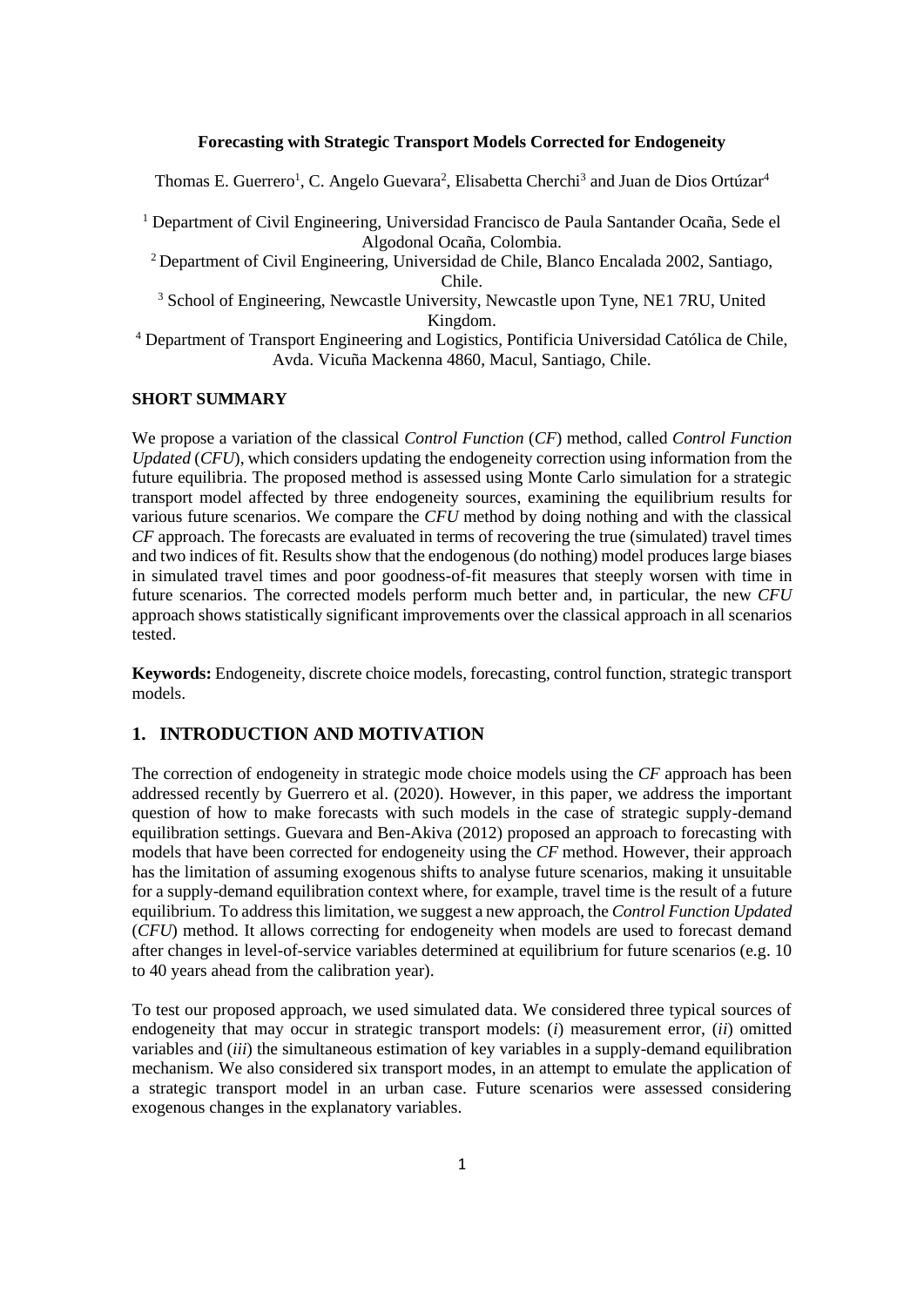In this setting, we compared three different approaches: (*i*) do nothing (i.e., no endogeneity correction), (*ii*) the *CF* approach of Guevara and Ben-Akiva (2012) and (*iii*) our proposed *CFU* procedure. The forecasts were evaluated in terms of the recovery of the *true* (simulated) travel time, the logarithm of the likelihood expected value -  $E(l(\theta))$ , and the Akaike Information Criteria's expected value -  $E(AIC)$  (Akaike 1974) for the future scenarios 10 to 40 years ahead.

# **2. ADDRESSING ENDOGENEITY USING THE CF APPROACH AND THE CFU METHOD**

### *The CF approach*

The *CF* approach's idea is attributed to Heckman (1978), who first developed it to correct endogeneity in a simultaneous equation problem. The *CF* classical version can be applied following a two-stage procedure or simultaneously (Train 2009).

Guevara and Ben-Akiva (2012) considered how to forecast and simulate in practice using the *CF* method under exogenous shifts. Formally, the estimation of the probability  $P_{in}^1$  given Gumbel errors corresponds to the following multinomial logit expression:

$$
P_{in}^{1} = \frac{e^{\overline{ASC}_{i} + \hat{\beta}_{t}\tilde{t}_{in}^{1} + \hat{\beta}_{c}\tilde{c}_{in}^{1} + \hat{\beta}_{\tilde{\delta}}t\tilde{\delta}_{in}^{t} + \hat{\beta}_{\tilde{\delta}}c\tilde{\delta}_{in}^{c}}}{\sum_{j \in A} e^{\overline{ASC}_{j} + \hat{\beta}_{t}\tilde{t}_{jn}^{1} + \hat{\beta}_{c}\tilde{c}_{jn}^{1} + \hat{\beta}_{\tilde{\delta}}t\tilde{\delta}_{jn}^{t} + \hat{\beta}_{\tilde{\delta}}c\tilde{\delta}_{jn}^{c}}}(1)
$$

where the parameters  $\widehat{ASC}_i$  and  $\widehat{\beta}$  in (1) are estimators obtained following the two-stage CF approach shown previously. Here, the superscript 1 is used to highlight that the model attributes vary in the forecasting phase; however,  $\hat{\delta}_{in}$  is fixed. This last comment is crucial because unlike Guevara and Ben-Akiva (2012), we hypothesize that in future scenarios (where new supplydemand equilibria are reached) the *CF* approach's first stage must be updated. Namely, the instruments and level-of-service attributes might endogenously change in future scenarios. If this is not corrected, it may cause biases as we will show later. On the other hand, if the *CF* approach's simultaneous (one-stage) procedure is preferred, forecasting would follow (2):

$$
P_{in}^1 = \frac{e^{\widehat{ASC}_t + \widehat{\beta}_t \tilde{t}_{in}^1 + \widehat{\beta}_c \tilde{c}_{in}^1 + \widehat{\beta}_{\tilde{\delta}} \tilde{t}(\tilde{t}_{in} - \widehat{\alpha}_t - \widehat{\gamma}_z^t \widehat{z}_{in}^n - \widehat{\gamma}_{fft}^t fft_{in}^0) + \widehat{\beta}_{\tilde{\delta}} c(\tilde{c}_{in} - \widehat{\alpha}_c - \widehat{\gamma}_z^t \widehat{z}_{in}^0 - \widehat{\gamma}_{fft}^t fft_{in}^0)}}{\sum_{j \in A} e^{\widehat{ASC}_j + \widehat{\beta}_t \tilde{t}_{in}^1 + \widehat{\beta}_c \tilde{c}_{in}^1 + \widehat{\beta}_{\tilde{\delta}} \tilde{t}(\tilde{t}_{in} - \widehat{\alpha}_t - \widehat{\gamma}_z^t \widehat{z}_{in}^0 - \widehat{\gamma}_{fft}^t fft_{in}^0) + \widehat{\beta}_{\tilde{\delta}} c(\tilde{c}_{in} - \widehat{\alpha}_c - \widehat{\gamma}_z^t \widehat{z}_{in}^0 - \widehat{\gamma}_{fft}^c fft_{in}^0)}\tag{2}
$$

where, superscript 0 indicates data coming from the sample used for estimation and superscript 1 indicates attributes that vary in the forecasting phase (Guevara and Ben-Akiva 2012).

#### *The CFU method*

For explanatory purposes, we continue using the superscript 0 to indicate data coming from the sample used for estimation and the superscript 1 to indicate attributes that vary in the forecasting phase. The proposed *CFU* method for forecasting consists in considering that the residuals from the first stage of the *CF* approach for the future scenarios must be obtained using the value of the instruments for the year of forecasting  $(z_{in}^1$  and  $fft_{in}^1)$  instead of  $z_{in}^0$  and  $fft_{in}^0$  in (8) and (9). Therefore, these new residuals are identified as  $\hat{\delta}_{in}^{1t}$  and  $\hat{\delta}_{in}^{1c}$ . They are obtained applying an OLS regression of  $\tilde{c}_{in}^1$  and  $\tilde{t}_{in}^1$  on the exogenous variables in the DCM and the instruments. In this way, the CFU approach's first stage is represented in (3) and (4):

$$
\tilde{t}_{in}^1 = \alpha_t + \gamma_z^t z_{in}^1 + \gamma_{fft}^t f f t_{in}^1 + \delta_{in}^{1t} \quad \stackrel{OLS}{\longrightarrow} \quad \hat{\delta}_{in}^{1t} = \tilde{t}_{in}^1 - t_{in}^1 \tag{3}
$$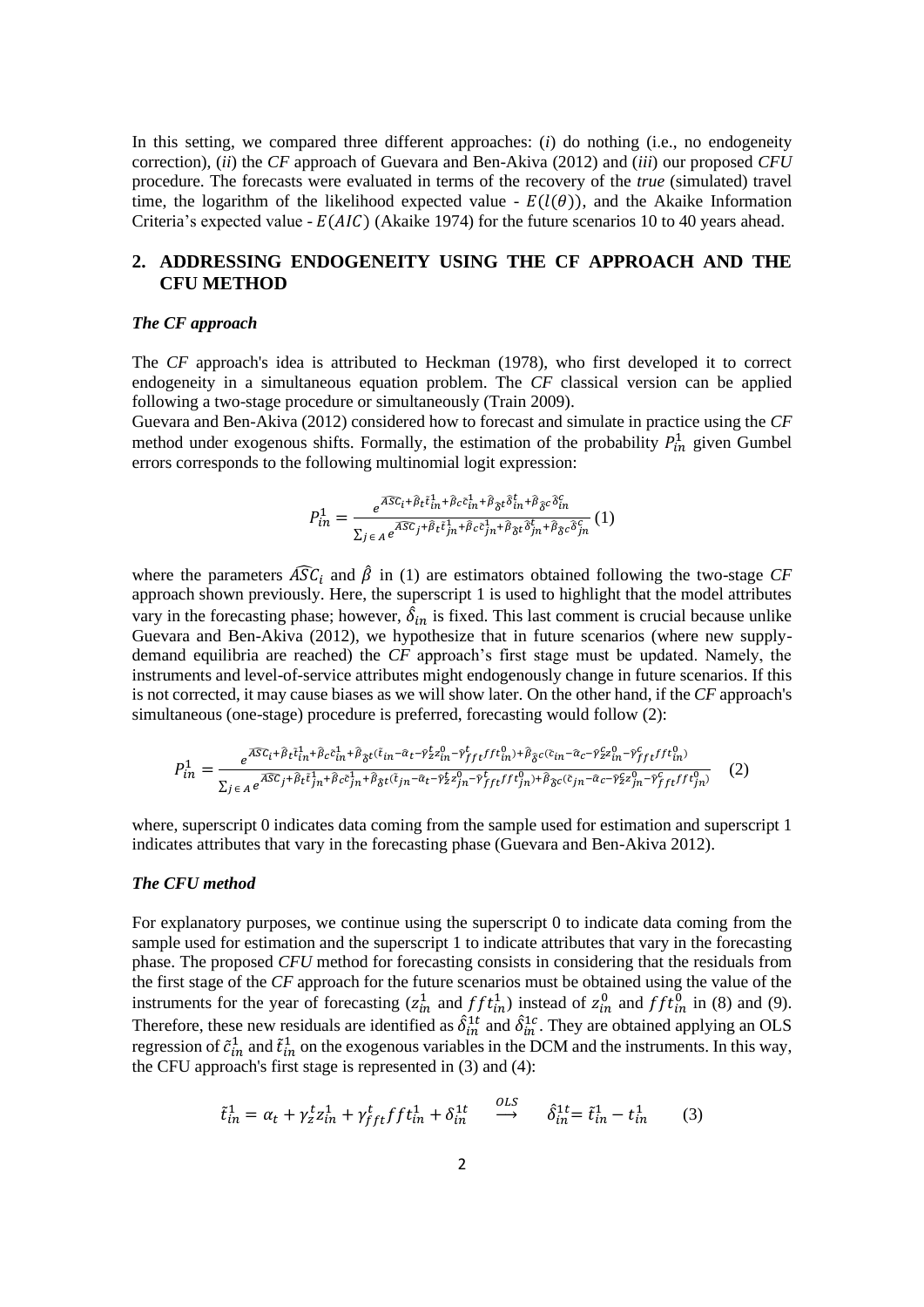$$
\tilde{c}_{in}^1 = \alpha_c + \gamma_z^c z_{in}^1 + \gamma_{fft}^c f f t_{in}^1 + \delta_{in}^{1c} \xrightarrow{OLS} \hat{\delta}_{in}^{1c} = \tilde{c}_{in}^1 - c_{in}^1 \tag{4}
$$

where,  $\alpha$  is the intercept of the regression model,  $\gamma_z$  and  $\gamma_{fft}$  are parameters to be estimated for the exogenous attributes  $z_{in}^1$  and  $fft_{in}^1$ , respectively. Finally,  $\delta_{in}^1$  is the error term of the regression model.

For the second stage of the CFU approach,  $\hat{\delta}_{in}^{1c}$  and  $\hat{\delta}_{in}^{1t}$  are added as explanatory variables within the utility function. However, the choices are unknown; therefore, we use  $P_{in}^1$  coming from (1) or (2) as a proxy of the choice. Furthermore, it is known that forecasting in transport planning and social evaluation projects requires the parameters estimated for the calibration year (i.e.  $\widehat{ASC}_i$ ,  $\widehat{\beta}_t$ and  $\hat{\beta}_c$ ). The attribute vectors  $(\tilde{t}_{in}^1, \tilde{c}_{in}^1, \hat{\delta}_{in}^{1c}$  and  $\hat{\delta}_{in}^{1t}$ ) are known for the modeller, therefore the only unknown elements are  $\hat{\beta}_{\hat{\delta}^{1c}}$  and  $\hat{\beta}_{\hat{\delta}^{1t}}$ . These can be re-estimated using the linear regression in (5), which can be seen as an application of the Berkson-Theil transformation procedure (Ortúzar and Willumsen 2011).

$$
Ln \frac{P_{in}^1}{P_{jn}^1} = \left(\widehat{ASC}_i - \widehat{ASC}_j\right) + \widehat{\beta}_t \left(\tilde{t}_{in}^1 - \tilde{t}_{jn}^1\right) + \widehat{\beta}_c \left(\tilde{c}_{in}^1 - \tilde{c}_{jn}^1\right) + \beta_{\widehat{\delta}^{1c}} \left(\delta_{in}^{1c} - \delta_{jn}^{1c}\right) + \beta_{\widehat{\delta}^{1t}} \left(\delta_{in}^{1t} - \delta_{jn}^{1t}\right) + \left(\tilde{\tilde{\epsilon}}_{in} - \tilde{\tilde{\epsilon}}_{jn}\right)(5)
$$

where the left-hand side of (5) is estimated based on Guevara and Ben-Akiva (2012) approach and it acts as the dependent variable; whereas  $(\hat{\delta}_{in}^{1c} - \hat{\delta}_{in}^{1c})$  and  $(\hat{\delta}_{in}^{1t} - \hat{\delta}_{in}^{1t})$  act as the independent variables. Then, the sum of  $\hat{\beta}_t(\tilde{t}_{in}^1 - \tilde{t}_{in}^1), \hat{\beta}_c(\tilde{c}_{in}^1 - \tilde{c}_{in}^1)$  and  $(\tilde{A}\tilde{S}\tilde{C}_i - \tilde{A}\tilde{S}\tilde{C}_j)$  is the intercept. The calculation of the probability  $P_{in}^{1 \text{ } CFU}$  after updating the residuals is given by (6) for the two-stage *CF* approach. Note that the parameters used are  $\widehat{ASC}_i$ ,  $\widehat{\beta}_t$  and  $\widehat{\beta}_c$  and come from the calibration year model, however  $\hat{\beta}_{\hat{\delta}^{1c}}$  and  $\hat{\beta}_{\hat{\delta}^{1t}}$  are used instead  $\beta_{\hat{\delta}^c}$  and  $\beta_{\hat{\delta}^t}$ . On the other hand, if the onestage estimation is used, then it must follow (7):

$$
P_{in}^{1\_CFU} = \frac{e^{\overline{ASC}_{i} + \hat{\beta}_{t}t_{in}^{1} + \hat{\beta}_{c}\tilde{c}_{in}^{1} + \hat{\beta}_{\tilde{\beta}1t}\tilde{\delta}_{in}^{1t} + \hat{\beta}_{\tilde{\beta}1c}\tilde{\delta}_{in}^{1c}}}{\sum_{j \in A} e^{\overline{ASC}_{j} + \hat{\beta}_{t}t_{in}^{1} + \hat{\beta}_{c}\tilde{c}_{in}^{1} + \hat{\beta}_{\tilde{\beta}1t}\tilde{\delta}_{in}^{1t} + \hat{\beta}_{\tilde{\beta}1c}\tilde{\delta}_{in}^{1c}}}(6)
$$
\n
$$
P_{in}^{1\_CFU} = \frac{e^{\overline{ASC}_{i} + \hat{\beta}_{t}\tilde{t}_{in}^{1} + \hat{\beta}_{c}\tilde{c}_{in}^{1} + \hat{\beta}_{\tilde{\beta}1t}(\tilde{t}_{in}^{1} - \hat{\alpha}_{t} - \hat{\gamma}_{zt}^{t} + \hat{\beta}_{t}fft_{in}^{1}) + \hat{\beta}_{\tilde{\beta}1c}(\tilde{c}_{in}^{1} - \hat{\alpha}_{c} - \hat{\gamma}_{zt}^{c} + \hat{\gamma}_{ft}fft_{in}^{1})}{\sum_{j \in A} e^{\overline{ASC}_{j} + \hat{\beta}_{t}\tilde{t}_{in}^{1} + \hat{\beta}_{c}\tilde{c}_{in}^{1} + \hat{\beta}_{\tilde{\beta}1t}(\tilde{t}_{in}^{1} - \hat{\alpha}_{t} - \hat{\gamma}_{zt}^{t} - \hat{\gamma}_{ft}^{t}fft_{in}^{0}) + \hat{\beta}_{\tilde{\beta}1c}(\tilde{c}_{in}^{1} - \hat{\alpha}_{c} - \hat{\gamma}_{zt}^{c} + \hat{\gamma}_{ft}^{c}fft_{in}^{0})}(7)
$$

## **3. RESULTS**

#### *Base year assessment*

As the correction for endogeneity in a DCM produces a change of scale in the parameter estimates, we checked the ratios among parameters. Let  $\beta_t^{PT}$  be the parameter of travel time for the public transport modes (Bus, Train and Share Taxi),  $\beta_t^{CM}$  for the car modes (Car driver and Share car),  $\beta_t^W$  for Walking and  $\beta_c$  the parameter of cost (which was considered generic). Using the parameters shown in Table 1, we can see that the *true* population ratios are  $\frac{\beta_t^{PT}}{R}$  $\frac{\beta_t^{p_1}}{\beta_c} = \frac{-0.03}{-0.01}$  $\frac{-0.03}{-0.01} = 3, \frac{\beta_t^W}{\beta_c}$  $\frac{\partial_t}{\partial c} =$ −0.05  $\frac{-0.05}{-0.01}$  = 5 and  $\frac{\beta_t^{CM}}{\beta_c}$  $\frac{\partial L}{\partial \rho_c} = \frac{-0.04}{-0.01}$  $\frac{-0.04}{-0.01}$  = 4. Our results for the benchmark (*true* model), endogenous and corrected models are reported in Table 1, which shows the ratios' mean  $\frac{\beta_t^{PT}}{Q}$  $\frac{\beta_t^{PT}}{\beta_c}, \frac{\beta_t^{W}}{\beta_c}$  $\frac{\beta_t^W}{\beta_c}$  and  $\frac{\beta_t^{CM}}{\beta_c}$  $\frac{\partial^2 t}{\partial c}$ , the ttest against the *true* ratios and the bias (in percentage) for each case. For the base year, only the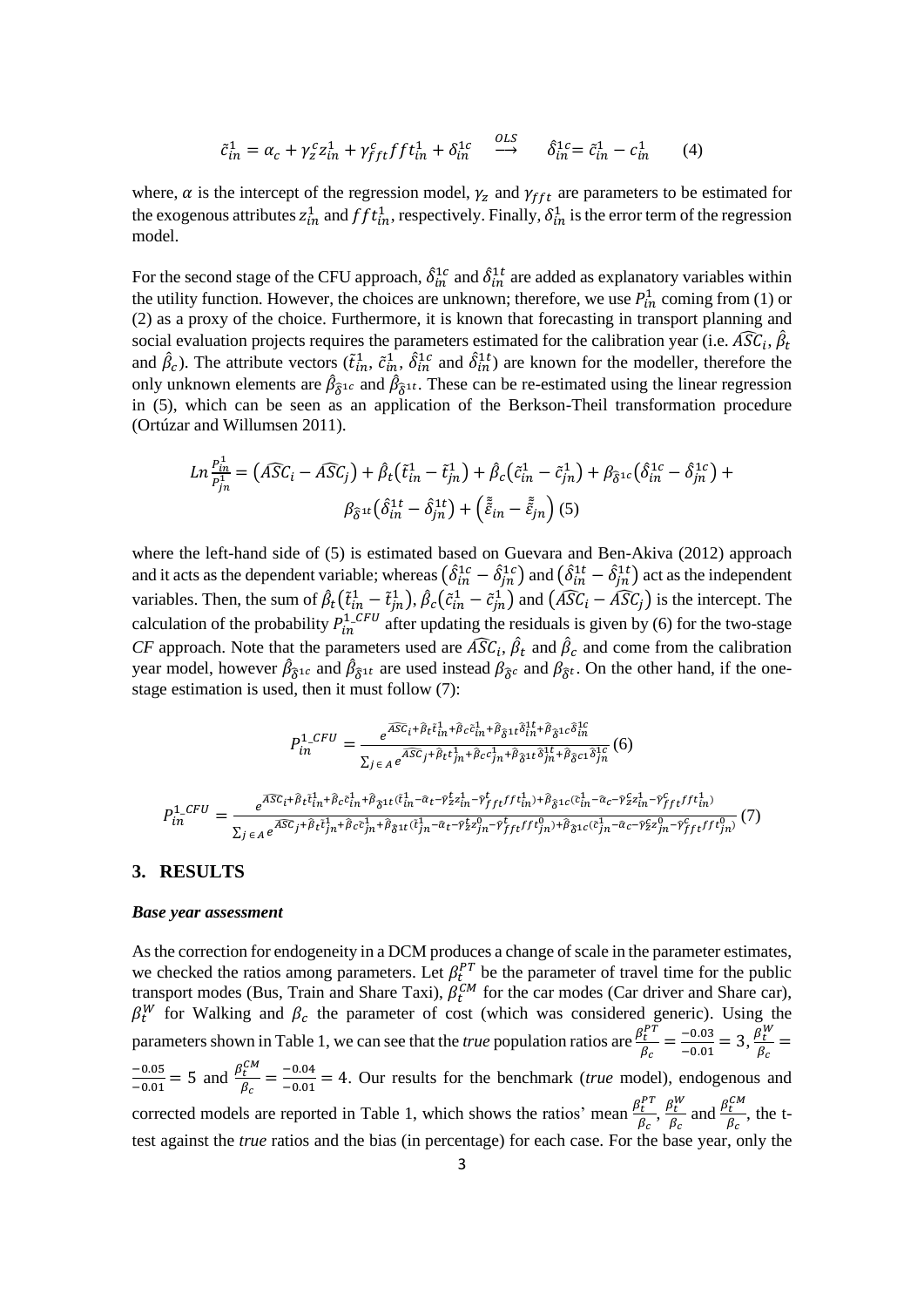classical *CF* approach is used to correct for endogeneity and to recover the parameters. Our approach (*CFU*) is applied later for forecasting.

| таме т маняне тот осненнать согтества ана снабесной нюаст |                                        |                                      |                                         |                                 |                                 |                                 |  |  |  |  |  |  |
|-----------------------------------------------------------|----------------------------------------|--------------------------------------|-----------------------------------------|---------------------------------|---------------------------------|---------------------------------|--|--|--|--|--|--|
| Model                                                     | $\frac{\beta_t^{p_T}}{\beta}$ (t-test) | $\frac{\beta_t^W}{\beta_c}$ (t-test) | $\frac{\beta_t^{CM}}{\beta_c}$ (t-test) | % Bias $\frac{\beta_t^{PT}}{a}$ | % Bias $\frac{\beta_t^W}{\rho}$ | % Bias $\frac{\beta_t^{CN}}{a}$ |  |  |  |  |  |  |
| True                                                      | 3.00                                   | 5.00                                 | 4.00                                    |                                 |                                 |                                 |  |  |  |  |  |  |
| Endogenous                                                | 1.47 (26.89)                           | 10.19 (13.78)                        | 3.67(3.36)                              | 51.1%                           | 103.8%                          | 8.3%                            |  |  |  |  |  |  |
| Corrected                                                 | 2.97 (0.49)                            | 4.92 (0.58)                          | 3.94 (1.03)                             | 0.9%                            | 1.6%                            | 1.6%                            |  |  |  |  |  |  |

**Table 1 Statistics for benchmark, corrected and endogenous model**

The biases for the endogenous ratios are large, varying from 8.3% (i.e.  $\left[\frac{4.00-3.67}{4.00}\right]$  \* 100) to 103.8% ( $\left[\frac{10.19-5.00}{5.00}\right]$  \* 100). In this case too, the t-test<sup>1</sup> against the null hypotheses that  $\frac{\beta_t^{PT}}{\beta_c}$  $\frac{\partial t}{\partial c} = 3,$  $\frac{\beta_t^W}{\beta_t^W}$  $\frac{\beta_t^W}{\beta_c}$  = 5 and  $\frac{\beta_t^{CM}}{\beta_c}$  $\frac{dE}{d\beta_c}$  = 4 can be easily rejected and it can be concluded that the parameter ratios in the endogenous model are significantly different from the *true* values for a one-sided test at the 95% confidence level<sup>2</sup>. On the other hand, the t-test for the parameter ratios in the corrected model are all accepted for a one-sided test at the 95% confidence level, meaning that the corrected ratios are not significantly different from the *true* ratios. The biases for the corrected ratios are small, varying from 0.9% to 1.6%.

#### *Future scenarios assessment*

Exogenous changes impact individual choices. This happens because the exogenous changes affect the explanatory variables of the model (travel time and cost), which in turn modify the supply-demand equilibration in future scenarios. With our Monte Carlo simulation, we estimate several measures (travel times at equilibrium, the logarithm of the likelihood expected value, and the expected value of the Akaike Information Criteria) and compare them with those obtained for the *true* model.

We assessed and compared the new CFU method with (1) *No endogeneity correction* and (2) the *Guevara and Ben-Akiva (2012) CF* approach for the eight scenarios shown in Table 2. In each case, the model forecasts were evaluated in terms of their ability to recover the *true* (simulated) travel times at equilibrium (TTE), the logarithm of the likelihood expected value -  $E(l(\theta))$  for the *true* model, and the expected value of the Akaike Information Criteria<sup>3</sup> –  $E(AIC)$  for future scenarios in 10, 20, 30 and 40 years ahead. The *true* model is the benchmark and  $E(l(\theta))$  and  $E(AIC)$  were calculated as shown in (8) and (9), respectively:

$$
E(l(\theta)_I^{m,t}) = \sum_n \sum_{i \in A(n)} ln(P_{in}^{m,t} * P_{in}^{True,t})
$$
 (8)  

$$
E(ALC_I^{m,t}) = 2k - 2E(l(\theta)_I^{m,t})
$$
 (9)

<sup>&</sup>lt;sup>1</sup> The t-test statistic has the form  $t = \frac{\bar{x} - \mu}{\sigma^2 + \mu^2}$  $\frac{X-\mu}{sd/\sqrt{n}}$  where  $\bar{X}$  is the sample mean from a sample  $X_1, X_2, ..., X_n$ , of size *n*, *sd* is the estimate of the standard deviation of the population, and  $\mu$  is the population mean.

<sup>2</sup> When the sign of the parameter is known a one-sided test should be applied; the critical value of *t* is 1.64 for a one-sided test at the 95% confidence level.

<sup>&</sup>lt;sup>3</sup> AIC is a measure of the relative quality of a statistical model. It provides a trade-off between the goodness of fit of the model and its complexity (Akaike, 1974).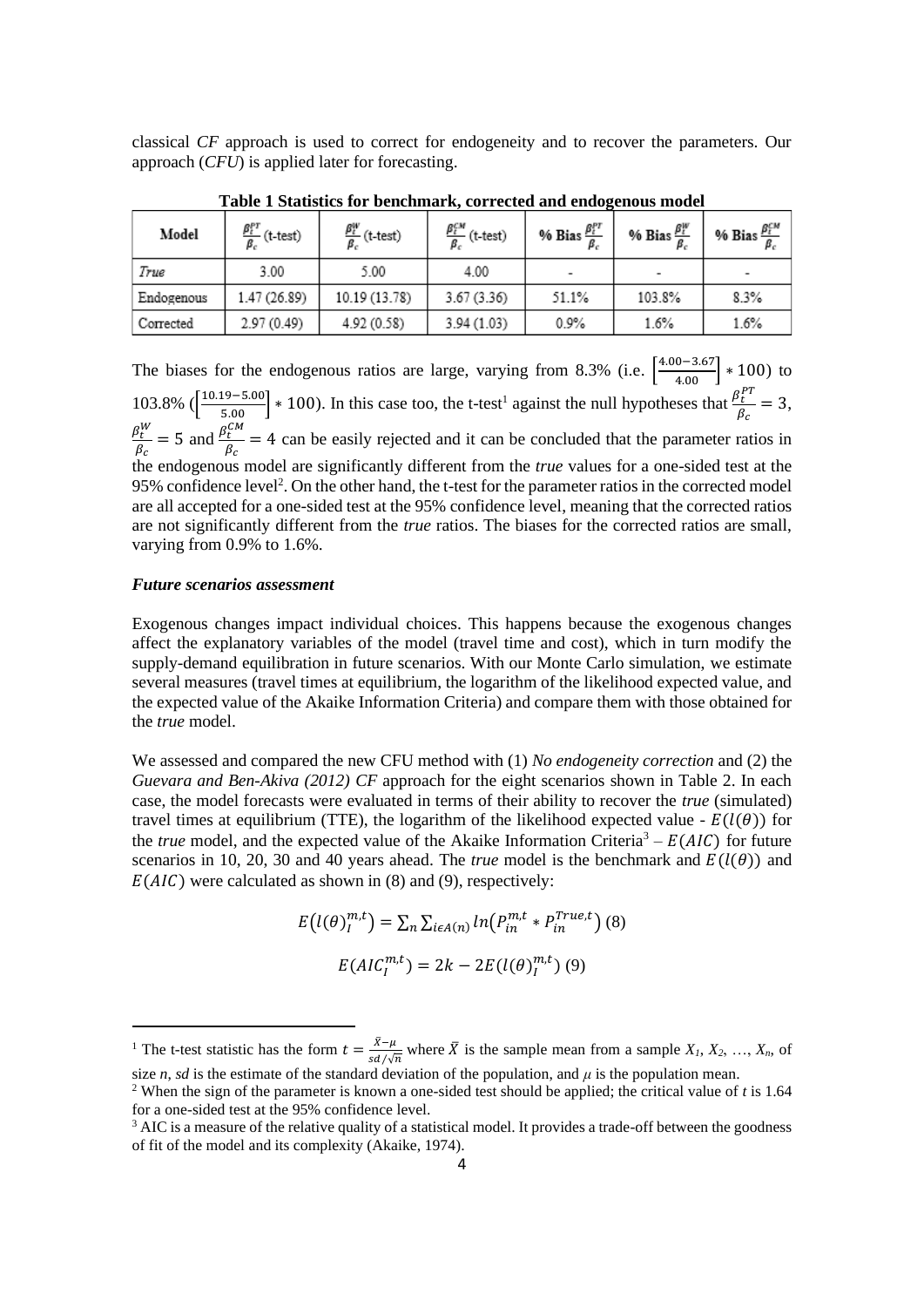where  $P_{in}^{True, t}$  represents the choice probability of alternative *i* for individual *n* in the *true* model for year *t*;  $P_{in}^{m,t}$  is the choice probability of alternative *i* for individual *n* in approach *m* (*No endogeneity correction*, *Guevara and Ben-Akiva (2012)* and *CFU*) for year *t*, and the subscript (*I*) indicates the number of repetitions. In our case, in (9) we used  $E(l(\theta)_{I}^{m,t})$  to estimate  $E(ALC_I^{m,t})$ for approach *m* and year *t*, where *k* corresponds to the number of model parameters.

Table 2 summarizes the average for all repetitions of the free flow time in the base year and with the exogenous change (see Table 2), as well as the travel times achieved for the future equilibria in the simulations for each scenario.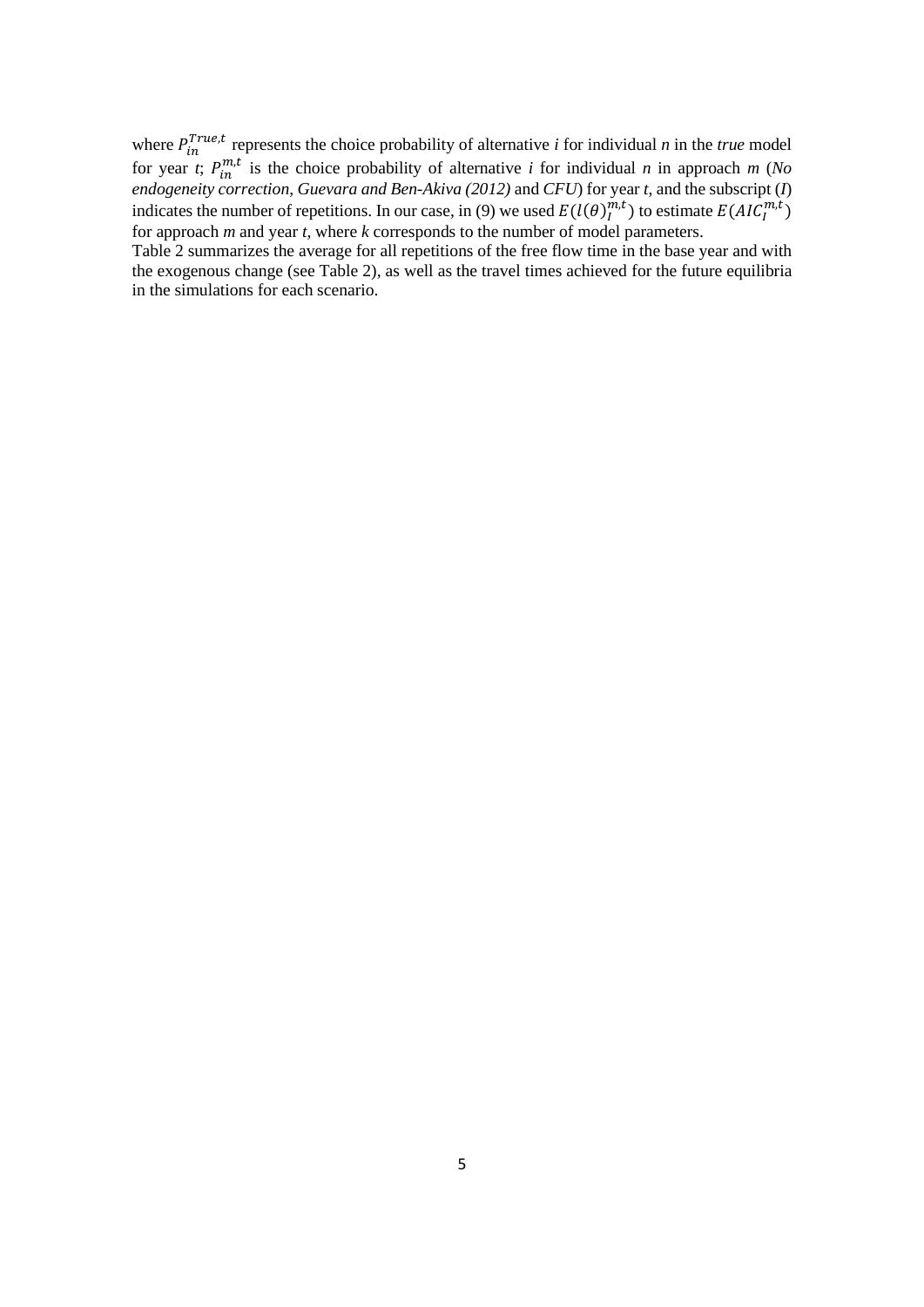|                                      |                                  | Scenario 1            |                 |                 | Scenario 2     |                 |                 |                | Scenario 3      |                 | Scenario 4     |                 |                 |  |
|--------------------------------------|----------------------------------|-----------------------|-----------------|-----------------|----------------|-----------------|-----------------|----------------|-----------------|-----------------|----------------|-----------------|-----------------|--|
| Year                                 | Approach                         | $C_{\rm SF}$<br>modes | Public<br>modes | Walking<br>mode | Car modes      | Public<br>modes | Walking<br>mode | Car modes      | Public<br>modes | Walking<br>mode | Car modes      | Public<br>modes | Walking<br>mode |  |
| Calibration                          | Free flow time                   | 45.03                 | 49.53           | 35              | 45.03          | 49.53           | 35              | 45.03          | 49.53           | 35              | 45.03          | 49.53           | 35              |  |
|                                      | <b>TTE</b>                       | 64.04                 | 64.1            | 35              | 64.04          | 64.1            | 35              | 64.04          | 64.1            | 35              | 64.04          | 64.1            | 35              |  |
| 10 <sup>°</sup>                      | TTE True                         | 72.28                 | 62.91           | 35              | 73.2           | 66.62           | 35              | 68.74          | 67.7            | 35              | 73.29          | 71.19           | 35              |  |
|                                      | TTE No endogeneity correction    | 75.61                 | 65.47           | 35              | 75.89          | 68.68           | 35              | 69.27          | 68.11           | 35              | 75.52          | 72.9            | 35              |  |
|                                      | TTE Guevara and Ben-Akiva (2012) | 71.79                 | 62.54           | 35              | 72.66          | 66.21           | 35              | 67.79          | 66.97           | 35              | 72.68          | 70.72           | 35              |  |
|                                      | TTE CFU                          | 71.51                 | 62.33           | 35              | 72.52          | 66.1            | 35              | 68.06          | 67.18           | 35              | 72.76          | 70.78           | 35              |  |
| $20 -$                               | TTE True                         | 87.78                 | 74.8            | 35              | 89             | 78.73           | 35              | 83.91          | 79.33           | 35              | 89.19          | 83.38           | 35              |  |
|                                      | TTE No endogeneity correction    | 97.5                  | 82.25           | 35              | 97.95          | 85.59           | 35              | 89.68          | 83.75           | 35              | 97.51          | 89.75           | 35              |  |
|                                      | TTE Guevara and Ben-Akiva (2012) | 89.3                  | 75.96           | 35              | 90.54          | 79.91           | 35              | 84.89          | 80.08           | 35              | 90.62          | 84.47           | 35              |  |
|                                      | TTE CFU                          | 87.98                 | 74.95           | 35              | 89.35          | 79              | 35              | 84.26          | 79.6            | 35              | 89.69          | 83.76           | 35              |  |
|                                      | <b>TTE True</b>                  | 115.63                | 96.15           | 35              | 117.15         | 100.32          | 35              | 109.68         | 99.09           | 35              | 117.5          | 105.08          | 35              |  |
| 30                                   | TTE No endogeneity correction    | 135.35                | 111.27          | 35              | 136.04         | 114.8           | 35              | 124.79         | 110.67          | 35              | 135.7          | 119.04          | 35              |  |
|                                      | TTE Guevara and Ben-Akiva (2012) | 122.39                | 101.33          | 35              | 124.02         | 105.58          | 35              | 115.22         | 103.34          | 35              | 124.31         | 110.3           | 35              |  |
|                                      | TTE CFU                          | 119.97                | 99.48           | 35              | 121.64         | 103.75          | 35              | 113.12         | 101.72          | 35              | 122.04         | 108.56          | 35              |  |
| 40                                   | <b>TTE True</b>                  | 170.61                | 138.3           | 35              | 172.41         | 142.68          | 35              | 159.6          | 137.36          | 35              | 173.05         | 147.67          | 35              |  |
|                                      | TTE No endogeneity correction    | 200.12                | 160.92          | 35              | 201.11         | 164.68          | 35              | 184.73         | 156.63          | 35              | 201.11         | 169.18          | 35              |  |
|                                      | TTE Guevara and Ben-Akiva (2012) | 185.76                | 149.92          | 35              | 187.74         | 154.44          | 35              | 173.91         | 148.33          | 35              | 188.5          | 159.51          | 35              |  |
|                                      | TTE CFU                          | 183.38                | 148.09          | 35              | 185.35         | 152.6           | 35              | 171.48         | 146.47          | 35              | 186.11         | 157.68          | 35              |  |
| Free flow time with exogenous change |                                  | 45.03                 | 42.03           | 35              | 45.03          | 45.03           | 35              | 40.53          | 46.07           | 35              | 45.03          | 49.53           | 35              |  |
|                                      |                                  |                       |                 |                 |                |                 |                 |                |                 |                 |                |                 |                 |  |
|                                      |                                  |                       | Scenario 5      |                 |                | Scenario 6      |                 |                | Scenario 7      |                 |                | Scenario 8      |                 |  |
| Year                                 | Approach                         | Car<br>modes          | Public<br>modes | Walking<br>mode | Car modes      | Public<br>modes | Walking<br>mode | Car modes      | Public<br>modes | Walking<br>mode | Car modes      | Public<br>modes | Walking<br>mode |  |
|                                      |                                  |                       |                 |                 |                |                 |                 |                |                 |                 |                |                 |                 |  |
| Calibration                          | Free flow time<br>TTE            | 45.03<br>64.04        | 49.53<br>64.1   | 35<br>35        | 45.03<br>64.04 | 49.53<br>64.1   | 35<br>35        | 45.03<br>64.04 | 49.53<br>64.1   | 35<br>35        | 45.03<br>64.04 | 49.53<br>64.1   | 35<br>35        |  |
|                                      | <b>TTE True</b>                  | 60.66                 | 54.01           | 35              | 69.97          | 61.14           | 35              | 66.20          | 61.26           | 35              | 58.44          | 52.30           | 35              |  |
|                                      | TTE No endogeneity correction    | 61.57                 | 54.7            | 35              | 74.10          | 64.31           | 35              | 68.14          | 62.74           | 35              | 60.21          | 53.66           | 35              |  |
| 10 <sup>°</sup>                      | TTE Guevara and Ben-Akiva (2012) | 59.59                 | 53.19           | 35              | 69.51          | 60.79           | 35              | 65.40          | 60.64           | 35              | 57.48          | 51.57           | 35              |  |
|                                      | TTE CFU                          | 59.78                 | 53.33           | 35              | 69.29          | 60.63           | 35              | 65.50          | 60.72           | 35              | 57.69          | 51.73           | 35              |  |
|                                      | <b>TTE True</b>                  | 74.03                 | 64.26           | 35              | 84.78          | 72.50           | 35              | 80.55          | 72.26           | 35              | 71.11          | 62.01           | 35              |  |
|                                      | TTE No endogeneity correction    | 79.69                 | 68.59           | 35              | 95.35          | 80.60           | 35              | 87.98          | 77.95           | 35              | 77.68          | 67.05           | 35              |  |
| 20                                   | TTE Guevara and Ben-Akiva (2012) | 74.52                 | 64.63           | 35              | 86.08          | 73.49           | 35              | 81.46          | 72.96           | 35              | 71.48          | 62.30           | 35              |  |
|                                      | TTE CFU                          | 73.88                 | 64.14           | 35              | 84.86          | 72.56           | 35              | 80.66          | 72.34           | 35              | 70.93          | 61.88           | 35              |  |
|                                      | <b>TTE True</b>                  | 96.34                 | 81.36           | 35              | 112.05         | 93.40           | 35              | 105.55         | 91.42           | 35              | 92.76          | 78.62           | 35              |  |
|                                      | TTE No endogeneity correction    | 110.83                | 92.47           | 35              | 132.68         | 109.22          | 35              | 122.46         | 104.39          | 35              | 108.2          | 90.45           | 35              |  |
| 30                                   | TTE Guevara and Ben-Akiva (2012) | 100.37                | 84.45           | 35              | 118.42         | 98.29           | 35              | 110.77         | 95.43           | 35              | 96.39          | 81.40           | 35              |  |
|                                      | TTE CFU                          | 98.34                 | 82.9            | 35              | 116.07         | 96.49           | 35              | 108.58         | 93.75           | 35              | 94.45          | 79.91           | 35              |  |
|                                      | <b>TTE True</b>                  | 139.51                | 114.45          | 35              | 166.77         | 135.36          | 35              | 154.85         | 129.22          | 35              | 135.52         | 111.4           | 35              |  |
|                                      | TTE No endogeneity correction    | 164.36                | 133.51          | 35              | 197.21         | 158.69          | 35              | 181.82         | 149.90          | 35              | 161.39         | 131.23          | 35              |  |
| 40                                   | TTE Guevara and Ben-Akiva (2012) | 151.9                 | 123.95          | 35              | 181.64         | 146.76          | 35              | 168.82         | 139.93          | 35              | 147.61         | 120.67          | 35              |  |
|                                      | TTE CFU                          | 149.44                | 122.07          | 35              | 179.31         | 144.97          | 35              | 166.42         | 138.09          | 35              | 145.22         | 118.83          | 35              |  |

**Table 2 Average of the free flow time and travel times in equilibrium (TTE) for 100 replications**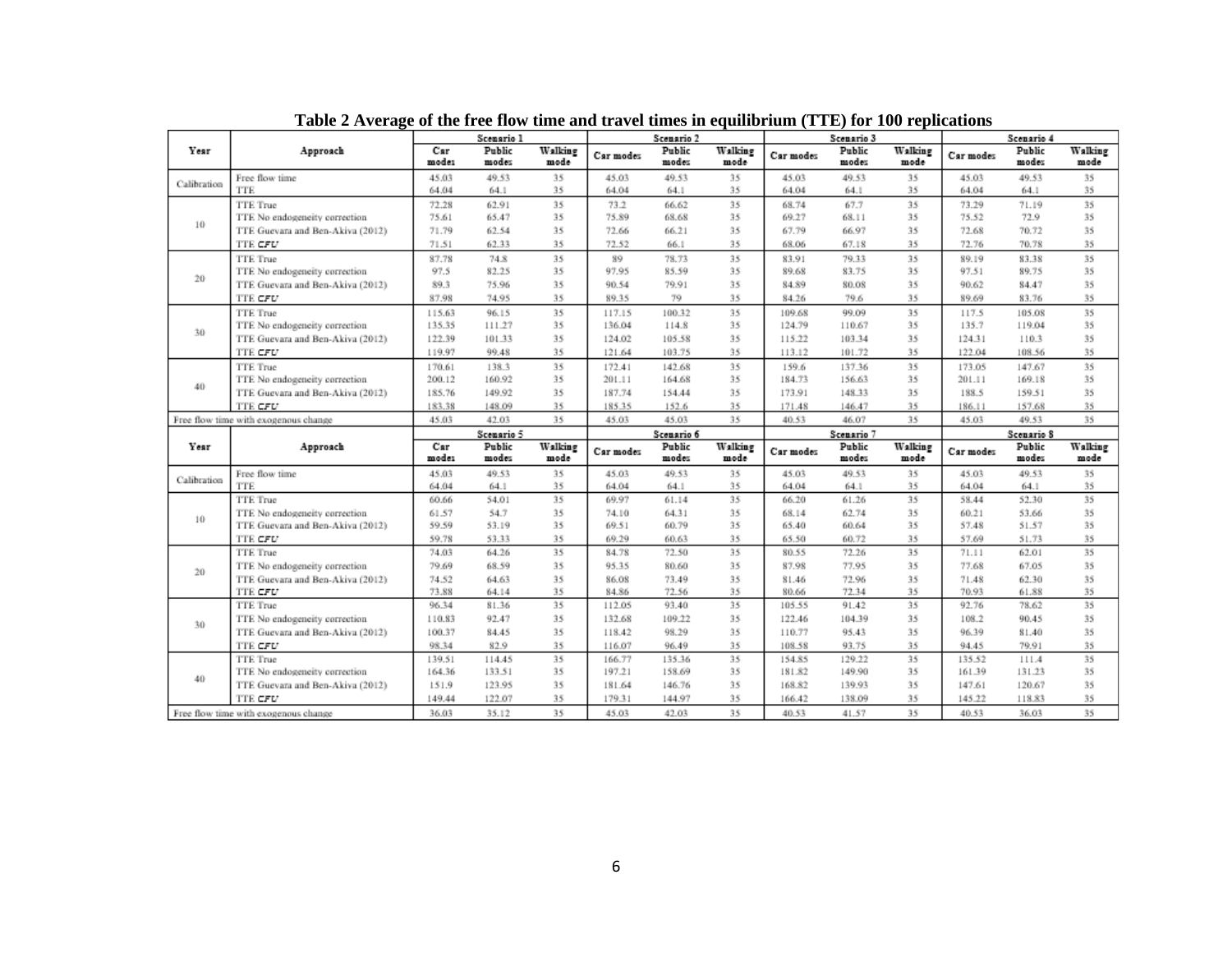Results are shown for the base year and the 10 to 40 forecasting years for the three approaches compared (*No endogeneity correction*, *Guevara and Ben-Akiva (2012)* and *CFU*) as well as for the benchmark (*true* model). As can be seen, for the base year, the TTE are the same in all scenarios because the estimates replicate the values. Note that the free flow time and the TTE do not change for the Walking mode, because walking does not share infrastructure with other modes; therefore, it is not affected by congestion. The TTE (in the base year) are higher than the free flow time because of congestion $4$ .

On the other hand, both the *CFU* and *Guevara and Ben-Akiva (2012)* results are better than those of the endogenous model, but they are still different from the *true* model. This can be attributed to a simulation error. Notwithstanding, the TTE reached with the *CFU* approach are closer to the values of the *true model* than the TTE reached with the *Guevara and Ben-Akiva (2012)* approach. We applied the t\* -statistics (Ortúzar and Willumsen 2011, 341-342) to test the null hypothesis that the mean difference of TTE for the 100 repetitions between *CFU* and *Guevara and Ben-Akiva (2012)* was zero. The t\* -statistics applied for 20, 30 and 40 years show that these values are superior to the critical value (i.e., 1.96 for a two-sided test at the 95% confidence level); therefore, the null hypothesis is rejected, and there is a significant difference between the means. Consequently, we can conclude that the *CFU* approach is better than the approach proposed by *Guevara and Ben-Akiva (2012)*. This happened in all the scenarios analysed. Figure 1 focuses only on the car modes and shows the boxplot for the TTE reached by each of the three approaches.



<sup>4</sup> We simulated a case with endogeneity only in travel time due to the equilibrium conditions (i.e., no endogeneity due to measurement error and omitted variables), so the cost was not endogenous. We found that the effect was similar but smaller than in the case with three endogeneity sources, an expected result; as there is less bias, the TTE will tend to be closer to those in the *true* model. So, there appears to be an additive effect regarding endogeneity sources; that is, if the endogeneity sources increase, the bias also does.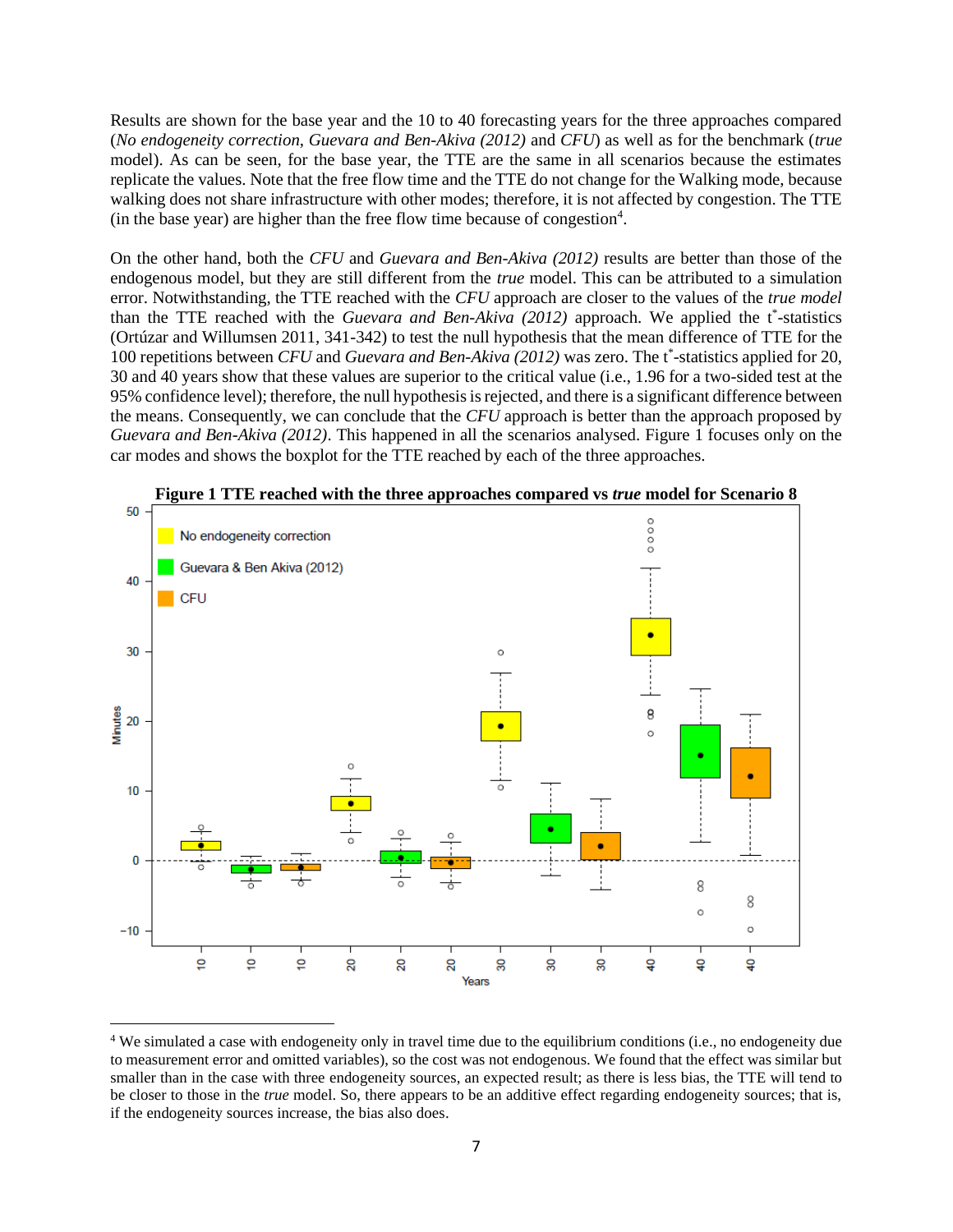Again, the *true* model's travel times are the benchmark. These are represented by the dashed line drawn at zero. The points that belong to the boxplots are the difference between the TTE reached from any other approaches and the *true* model. We show only the case corresponding to Scenario 8 for explanatory purposes because it is one of two scenarios affected by the most significant number of exogenous shifts. Besides, for the other scenarios, the performance was very similar. As can be seen, "*No endogeneity correction*" is the worst in recovering the TTE. Figure 1 also shows that the endogenous model overestimates congestion. This makes sense given that, as shown in Table 1, the parameter ratios show large bias for the endogenous estimations.

To assess the relative quality of each approach, we used again  $E(l(\theta))$  and  $E(AIC)$ . A summary of their estimates for each approach and year are given in Table 3 for the scenarios shown in Table 2, and all the repetitions run in the simulation. Given that "*No endogeneity correction*" uses a model (endogenous) that is a restricted version of the model used in both *Guevara and Ben-Akiva (2012)* and in the *CFU* approach, it is possible to apply the likelihood ratio (LR) test (Ortúzar and Willumsen 2011, 281) to compare them. LR is asymptotically distributed  $\chi^2_r$  with *r* degrees of freedom, where *r* is the number of linear restrictions required to transform the more general model into the restricted version. The null hypothesis is that the two models compared are equivalent; rejecting it, implies that the restricted model is erroneous. In our case,  $r =$ 2 (because the restrictions are that both  $\hat{\beta}_{\tilde{\delta}^t}$  and  $\hat{\beta}_{\tilde{\delta}^{\tilde{c}}}$  are zero). The LR test for the results of scenario 8 and year  $10^5$  comparing "*No endogeneity correction*" against *Guevara and Ben-Akiva (2012)* is  $LR =$  $-2(-5459.9 + 5427.4) = 65$ , and comparing "*No endogeneity correction*" against *CFU* is  $LR =$  $-2(-5459.9 + -5398.5) = 122.8$ . These values must be compared with the critical value for two degrees of freedom at the 95% confidence level ( $\chi^2$  = 5.99). As LR >  $\chi^2$  (for both cases), the null hypothesis is confidently rejected, and we can conclude that the corrected version models are superior. Given that the *CFU* approach has  $E(l(\theta))$  better than the *Guevara and Ben-Akiva* (2012) approach, we can conclude that the *CFU* approach performs best. Given that  $E(AIC)$  values are calculated using the  $E(l(\theta))$  and *k* (see expression 41), then it is expected that the  $E(AIC)$  from  $CFU$  approach will also be better than those of the other methods (see Table 3).

<sup>5</sup> For the other scenarios and years, the performance is similar. We highlighted in **bold** the values from Table 5 used to apply the LR test.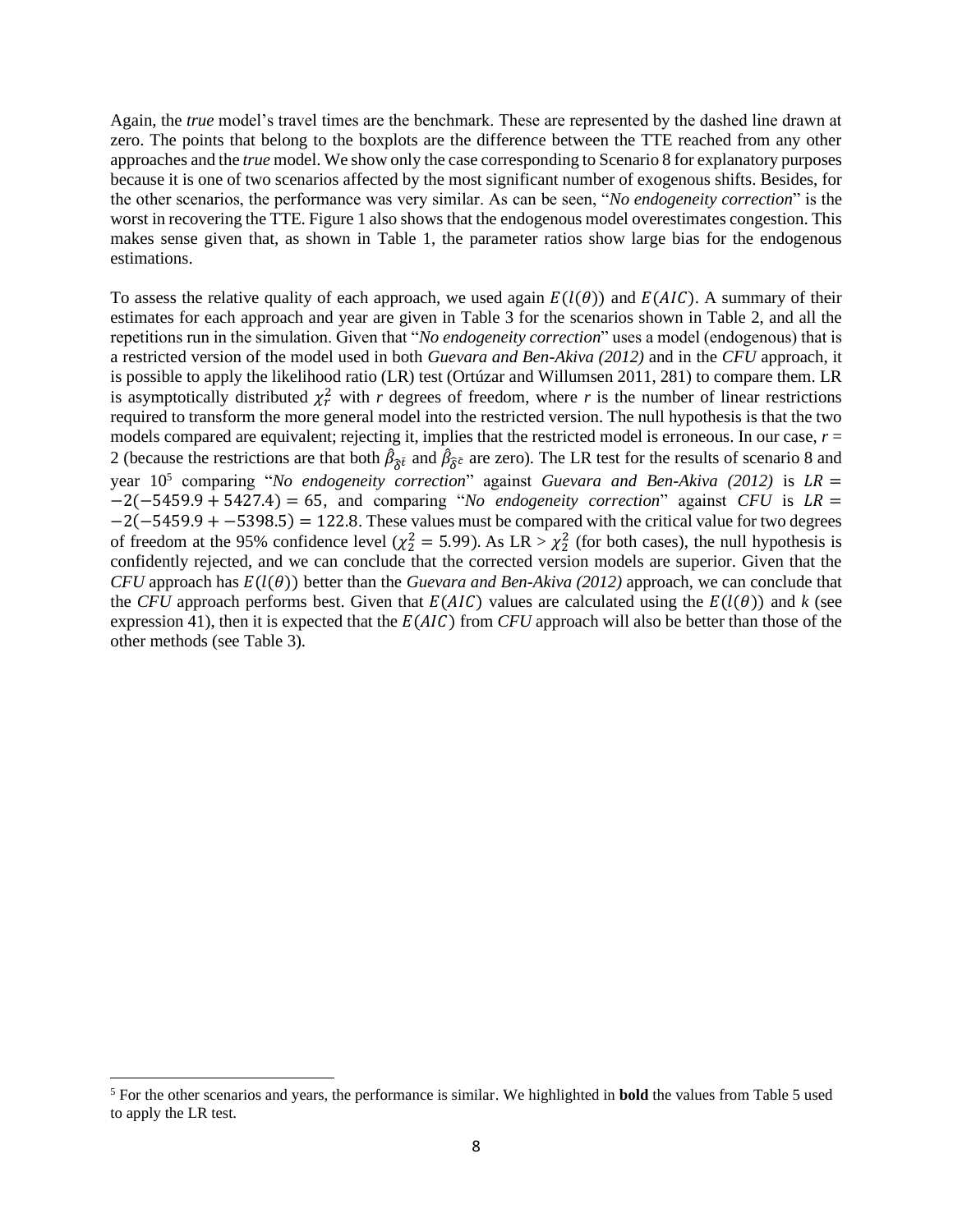| Year | Approach                     | Scenario 1     |         | Scenario 2     |         | Scenario 3     |         | Scenario 4     |         | Scenario 5     |         | Scenario 6     |         | Scenario 7     |         | Scenario 8     |         |
|------|------------------------------|----------------|---------|----------------|---------|----------------|---------|----------------|---------|----------------|---------|----------------|---------|----------------|---------|----------------|---------|
|      |                              | $E(l(\theta))$ | E( AIC) | $E(l(\theta))$ | E(ALC)  | $E(l(\theta))$ | E(ALC)  | $E(l(\theta))$ | E(ALC)  | $E(l(\theta))$ | E(ALC)  | $E(l(\theta))$ | E(ALC)  | $E(l(\theta))$ | E(ALC)  | $E(l(\theta))$ | E( AIC) |
| 10   | No endogeneity correction    | $-5303.4$      | 10624.8 | $-5296.3$      | 10610.6 | -5378.5        | 10775.0 | $-5259.3$      | 10536.7 | $-5508.2$      | 11034.4 | $-5265.8$      | 10549.6 | -5375.7        | 10769.5 | -5459.9        | 10937.9 |
|      | Guevara and Ben-Akiva (2012) | $-5194.3$      | 10410.5 | $-5212.2$      | 10446.4 | $-5336.7$      | 10695.4 | $-5183.2$      | 10388.4 | $-5482.2$      | 10986.3 | $-5157.6$      | 10337.2 | $-5329.3$      | 10680.6 | $-5427.4$      | 10876.9 |
|      | CFU                          | $-5136.0$      | 10293.9 | $-5157.9$      | 10337.9 | $-5298.2$      | 10618.4 | $-5135.1$      | 10292.2 | $-5449.2$      | 10920.4 | -5102.9        | 10227.8 | $-5288.3$      | 10598.7 | -5398.5        | 10818.9 |
| 20   | No endogeneity correction    | $-5052.8$      | 10123.6 | $-5046.4$      | 10110.8 | $-5149.0$      | 10316.0 | $-5024.1$      | 10066.1 | $-5292.5$      | 10603.0 | -5037.7        | 10093.4 | -5154.8        | 10327.6 | $-5266.0$      | 10549.9 |
|      | Guevara and Ben-Akiva (2012) | -4871.9        | 9765.7  | -4892.2        | 9806.4  | $-5056.0$      | 10134.0 | -4890.0        | 9802.0  | $-5215.5$      | 10453.0 | -4869.2        | 9760.5  | $-5055.5$      | 10133.0 | $-5195.3$      | 10412.6 |
|      | CFU                          | $-4785.4$      | 9592.9  | -4807.2        | 9636.5  | -4978.9        | 9979.7  | -4807.7        | 9637.4  | $-5141.1$      | 10304.3 | -4783.7        | 9589.5  | -4976.5        | 9975.0  | $-5123.9$      | 10269.9 |
| 30   | No endogeneity correction    | -4694.9        | 9407.8  | $-4687.8$      | 9393.6  | -4814.0        | 9646.0  | -4679.9        | 9377.8  | -4980.3        | 9978.6  | $-4706.1$      | 9430.2  | -4832.4        | 9682.9  | -4980.8        | 9979.6  |
|      | Guevara and Ben-Akiva (2012) | $-4402.0$      | 8826.0  | $-4417.0$      | 8856.0  | -4606.5        | 9235.1  | $-4430.8$      | 8883.5  | -4797.7        | 9617.3  | $-4434.3$      | 8890.5  | -4625.2        | 9272.4  | $-4816.8$      | 9655.6  |
|      | CFU                          | -4319.1        | 8660.3  | -4333.0        | 8687.9  | -4517.3        | 9056.5  | $-4343.8$      | 8709.6  | -4706.6        | 9435.3  | $-4348.0$      | 8718.1  | -4534.9        | 9091.9  | $-4724.2$      | 9470.4  |
| 40   | No endogeneity correction    | -4191.0        | 8400.0  | -4180.7        | 8379.3  | -4327.8        | 8673.5  | -4180.4        | 8378.7  | $-4529.2$      | 9076.5  | -4222.9        | 8463.7  | -4361.6        | 8741.2  | -4556.4        | 9130.7  |
|      | Guevara and Ben-Akiva (2012) | $-3793.1$      | 7608.2  | $-3796.3$      | 7614.6  | $-3982.1$      | 7986.1  | $-3808.1$      | 7638.2  | $-4213.3$      | 8448.5  | $-3847.5$      | 7717.0  | $-4027.3$      | 8076.7  | $-4264.8$      | 8551.6  |
|      | CFU                          | $-3741.0$      | 7504.0  | $-3742.6$      | 7507.1  | $-3918.1$      | 7858.3  | $-3749.9$      | 7521.8  | -4143.7        | 8309.3  | $-3791.0$      | 7603.9  | $-3963.0$      | 7947.9  | -4190.5        | 8403.1  |

Table 3 Average estimates of  $E(l(\theta))$  and  $E(ALC)$  for 100 replications